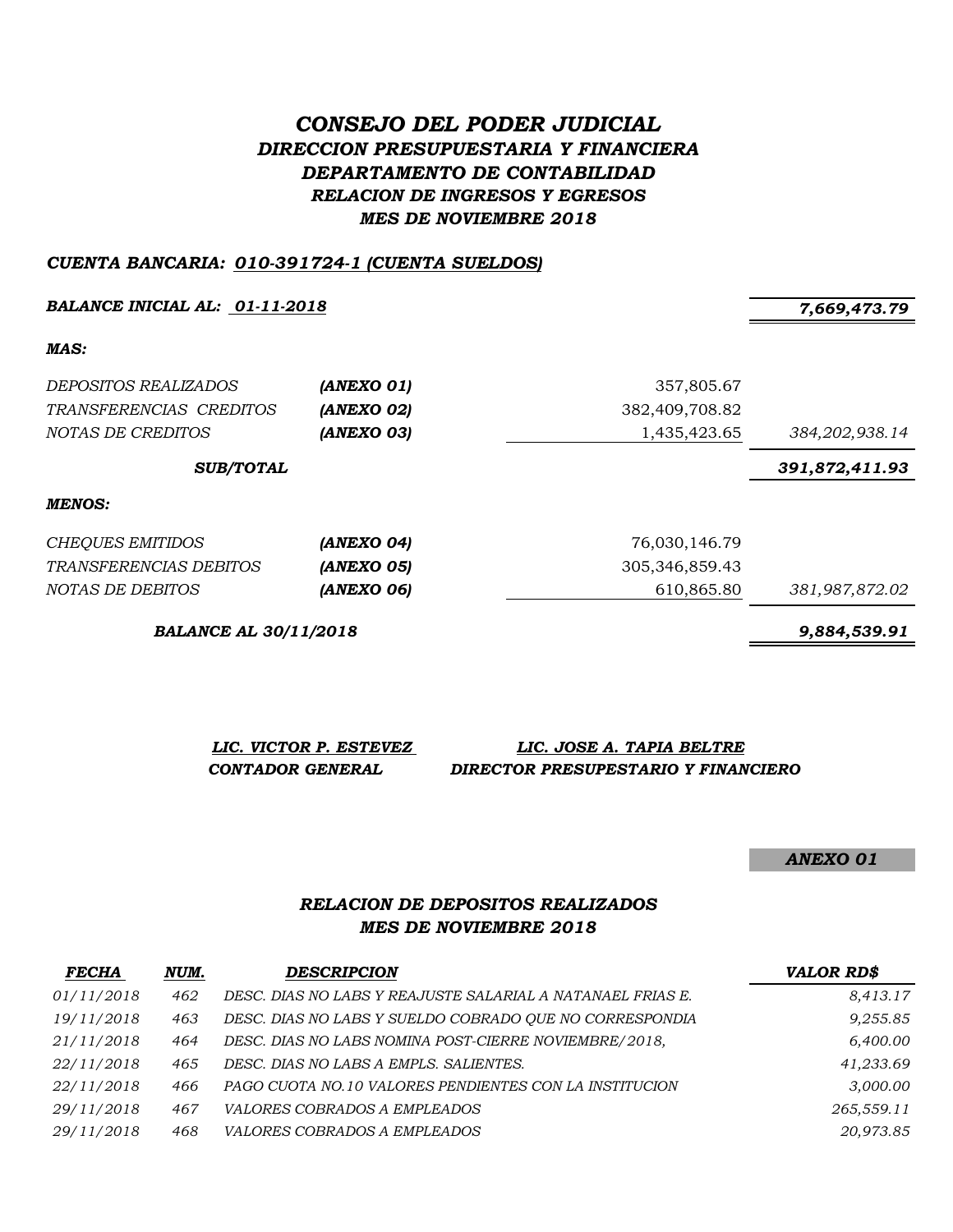*TOTAL RD\$*

 *357,805.67*

*ANEXO 02*

# *RELACION DE TRANSFERENCIAS CREDITOS MES DE NOVIEMBRE 2018*

| <b>FECHA</b> | NUM. | <b>DESCRIPCION</b>                                   | <b>VALOR RDS</b> |
|--------------|------|------------------------------------------------------|------------------|
| 20/11/2018   | 152  | TRANSF. DE FONDO PAGO SUELDOS Y BENEFICIOS EMPLEADOS | 382,266,888.56   |
| 28/11/2018   | 153  | REEMBOLSO SUELDOS EMPLEADOS COOPNASEJU NOV/2018      | 142,820.26       |
|              |      | TOTAL RD\$                                           | 382,409,708.82   |

*ANEXO 03*

# *RELACION NOTAS DE CREDITOS MES DE NOVIEMBRE 2018*

| <b>FECHA</b> | NUM. | <b>DESCRIPCION</b>                                       | <b>VALOR RD\$</b> |
|--------------|------|----------------------------------------------------------|-------------------|
| 07/11/2018   | 1102 | REINTEGRO CHO119452                                      | 8,000.00          |
| 07/11/2018   | 1103 | REINTEGRO CHQ119646                                      | 6,472.60          |
| 20/11/2018   | 1104 | REINTEGRO CHO120166                                      | 28,552.23         |
| 20/11/2018   | 1114 | REINTEGRO CHO120315                                      | 6,018.18          |
| 20/11/2018   | 1116 | REINTEGRO CHO120381                                      | 17,115.15         |
| 29/11/2018   | 1110 | REINTEGRO CHO117025                                      | 1,191.00          |
| 29/11/2018   | 1112 | REINTEGRO CHO117150                                      | 6,018.18          |
| 29/11/2018   | 1113 | REINTEGRO CHO120056                                      | 11,596.14         |
| 29/11/2018   | 1115 | REINTEGRO CHQ120247                                      | 36,642.28         |
| 30/11/2018   | 1105 | EMPLEADOS EXCLUIDO PROGRAMA PASANTIA SEPTIEMBRE 2018     | 6,000.00          |
| 30/11/2018   | 1106 | PERSONAL EXCLUIDOS NOMINA DE MILITAR NOVIEMBRE 2018      | 44,066.68         |
| 30/11/2018   | 1107 | EMPLEADOS EXCLUIDO EN LA NOMINA NOVIEMBRE 2018           | 1,125,112.52      |
| 30/11/2018   | 1108 | PAGO BONO VACACIONAL NOVIEMBRE 2018                      | 134,016.67        |
| 30/11/2018   | 1111 | REINTEGRO CHO117314                                      | 491.88            |
| 30/11/2018   | 1117 | REINTEGRO CHO116499 POR CADUCIDAD                        | 4,078.89          |
| 30/11/2018   | 26   | REVERSO 0.15 % DUPLICADO EN LOS CHEQUES #120043 Y 120302 | 51.25             |
|              |      | TOTAL RD\$                                               | 1,435,423.65      |

#### *ANEXO 04*

# *RELACION DE CHEQUES EMITIDOS MES DE NOVIEMBRE 2018*

*FECHA NUM. BENEFICIARIO VALOR RD\$*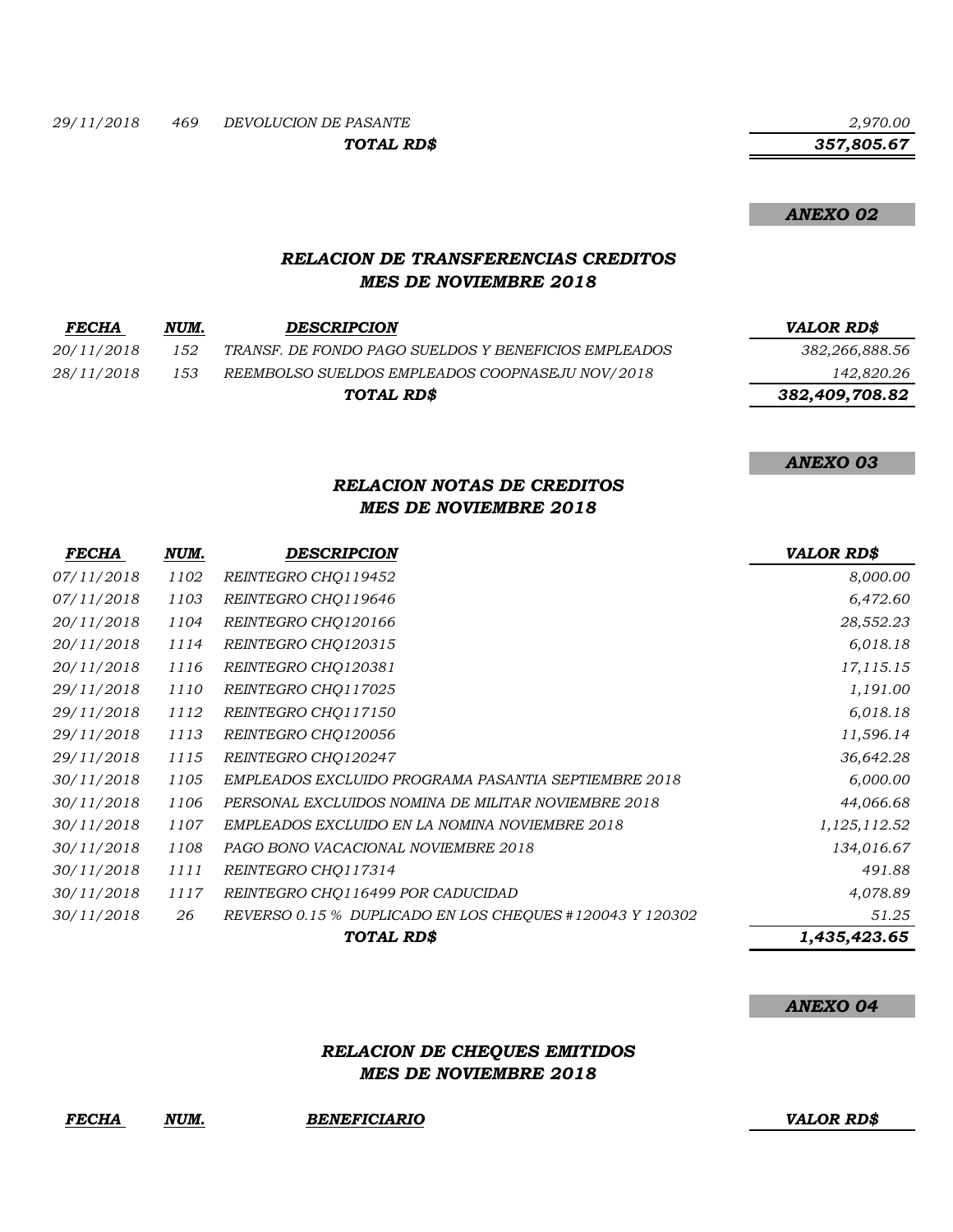| 15/11/2018 | 120124 LEYDID. MEDINA                    | 15,069.24  |
|------------|------------------------------------------|------------|
| 15/11/2018 | 120125 LUZ D. COLON                      | 6,449.16   |
| 15/11/2018 | 120126 NURYS DEL C. TIBURCIO             | 16,370.93  |
| 15/11/2018 | 120127 MARIBEL MARTINEZ VERAS            | 4,960.89   |
| 15/11/2018 | 120128 ANGEL J. GOMEZ OVALLES            | 5,953.07   |
| 15/11/2018 | 120129 FRANCIA Y. CLASE CLASE            | 40,788.92  |
| 15/11/2018 | 120130 MAIRENY VEGA CRUZ                 | 1,109.87   |
| 15/11/2018 | 120131 MELINA SARANTE ANGELES            | 7,032.31   |
| 15/11/2018 | 120132 RAMONA ESPINAL PADILLA            | 20,680.74  |
| 15/11/2018 | 120133 LUIS N. GOMEZ GIL                 | 40,788.92  |
| 15/11/2018 | 120134 ELIZABETH MARTE LIRIO             | 48,600.00  |
| 15/11/2018 | 120135 ANA R. DE LEON GUZMAN             | 48,600.00  |
| 15/11/2018 | 120136 KATHERINE K FLORES ROSARIO        | 7,032.31   |
| 15/11/2018 | 120137 LEIVY M. RODRIGUEZ GARCIA         | 10,653.71  |
| 15/11/2018 | 120138 CESAR E. CABRAL ORTIZ             | 6,480.00   |
| 15/11/2018 | 120139 LORENZO A. VARGAS CRUZ            | 40,788.92  |
| 15/11/2018 | 120140 MARIA DE JS. HERNANDEZ MENDEZ     | 30,803.45  |
| 15/11/2018 | 120141 SMITH A. GIL CABRERA              | 8,773.65   |
| 15/11/2018 | 120142 GRISELDA R. SALAZAR TAVERAS       | 49,670.01  |
| 15/11/2018 | 120143 ALBANIA ALT. CONTRERAS SANCHEZ    | 48,600.00  |
| 15/11/2018 | 120144 TEURY V. MERCEDES                 | 8,276.12   |
| 15/11/2018 | 120145 ROSSY E. CONTIN NUÑEZ             | 7,032.31   |
| 15/11/2018 | 120146 ADELIN C. MERCADO RODRIGUEZ       | 5,549.31   |
| 15/11/2018 | 120147 JULIO C. FERNANDEZ RODRIGUEZ      | 5,549.31   |
| 15/11/2018 | 120148 ADALGISA M. TEJADA DE AZA         | 48,600.00  |
| 15/11/2018 | 120149 JOSEFINA COMPRES SANTANA          | 4,078.89   |
| 15/11/2018 | 120150 PABLO ALB. MERCEDES SUAREZ        | 28,552.23  |
| 15/11/2018 | 120151 KEIRON R. ACOSTA TIRADO           | 4,401.18   |
| 15/11/2018 | 120152 CARMEN M. ALONZO MARTE            | 45,360.00  |
| 15/11/2018 | 120153 ISA R. RONDON POLANCO             | 32,631.12  |
| 15/11/2018 | 120154 FRANCISCO TORRES DE LA CRUZ       | 6,480.00   |
| 15/11/2018 | 120155 AMARILIS GRULLON REYNOSO          | 23,634.45  |
| 15/11/2018 | 120156 YOMAIRY SERRA BRAZOBAN            | 6,266.89   |
| 15/11/2018 | 120157 FRANCISCO ALB. ANTIGUA PORTUHONDO | 48,600.00  |
| 15/11/2018 | 120158 LELIS Y. GUEVARA MEDINA           | 16,315.56  |
| 15/11/2018 | 120159 RUTH M. GONZALEZ DE LOS SANTOS    | 163,155.60 |
| 15/11/2018 | 120160 EDIS Y. RODRIGUEZ MUÑOZ           | 4,078.89   |
| 15/11/2018 | 120161 CLARO TRINIDAD SANTANA            | 65,262.29  |
| 15/11/2018 | 120162 RUTH E. BRIOSO DE LEON            | 32,400.00  |
| 15/11/2018 | 120163 JOSELYN A. MATEO SALCIE           | 14,637.78  |
| 15/11/2018 | 120164 RENATA Y. ALCANTARA LUCIANO       | 17,968.27  |
| 15/11/2018 | 120165 JEISON ROSARIO MORENO             | 5,013.51   |
| 15/11/2018 | 120166 DOMINGA T. MORILLO MONTERO        | 28,552.23  |
| 15/11/2018 | 120167 BRUNILDA FORTUNA RUBEN            | 69,341.13  |
| 15/11/2018 | 120168 ALEYDA FRANCO TEJADA              | 48,600.00  |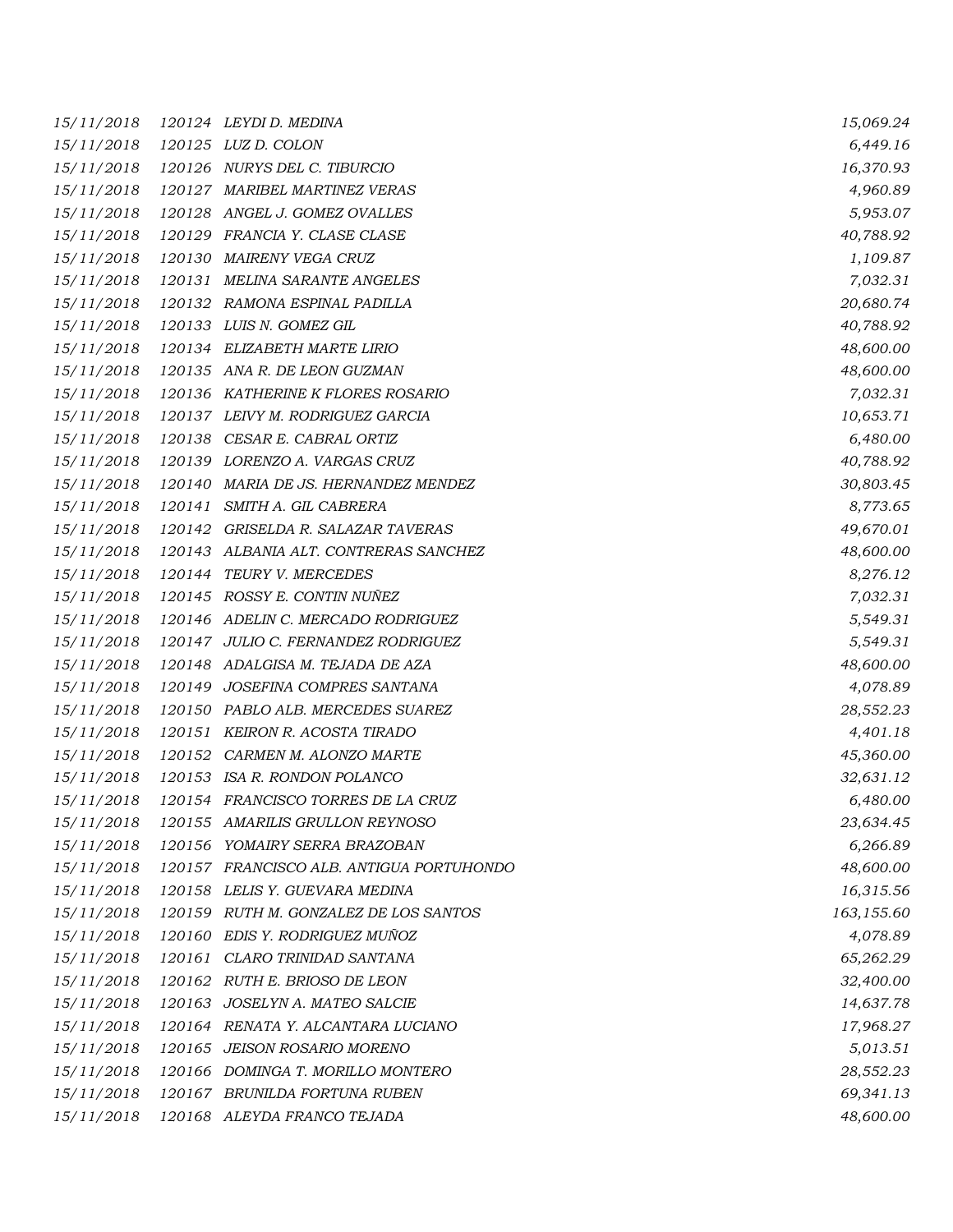| 15/11/2018 |        | 120169 WANDA Y. VARGAS PERALTA           | 48,600.00  |
|------------|--------|------------------------------------------|------------|
| 15/11/2018 |        | 120170 JOSE N. ESTEVEZ RODRIGUEZ         | 24,473.34  |
| 15/11/2018 |        | 120171 MARIA M. PEÑA                     | 4,078.89   |
| 15/11/2018 |        | 120172 ALEJANDRINA CORDERO               | 11,410.05  |
| 15/11/2018 |        | 120173 YENCI J. QUIÑONES RODRIGUEZ       | 626.69     |
| 15/11/2018 |        | 120174 CANDIDA DE LA C. GARCIA TEJEDA    | 4,960.89   |
| 15/11/2018 |        | 120175 JUANA SOLANO SOSA                 | 4,078.89   |
| 15/11/2018 |        | 120176 JOSÉ ML. NARANJO DE LA CRUZ       | 16,504.41  |
| 15/11/2018 |        | 120177 DOMINGO ANT. GUERRERO CALDERON    | 167,234.56 |
| 15/11/2018 |        | 120178 CRISTAL M. MERCEDES BENITEZ       | 9,400.34   |
| 15/11/2018 |        | 120179 PAULA MARTE DIAZ                  | 9,921.78   |
| 15/11/2018 |        | 120180 ROBERTO ROSA CASTILLO             | 12,402.22  |
| 15/11/2018 |        | 120181 MAXIMILIANO PEGUERO DE AZA        | 61,183.38  |
| 15/11/2018 |        | 120182 ARANIBAL MANZANO ZAPATA           | 4,078.89   |
| 15/11/2018 |        | 120183 JANET C. TEJADA COLON             | 2,899.04   |
| 15/11/2018 |        | 120184 MABELYN F. BERNARD ORTIZ          | 3,865.38   |
| 15/11/2018 |        | 120185 ANTHONY A. RODRIGUEZ PAULINO      | 23,192.27  |
| 15/11/2018 |        | 120186 YULEIDY ALVAREZ GERONIMO          | 9,663.45   |
| 15/11/2018 |        | 120187 VANESSA I. BATISTA                | 9,663.45   |
| 15/11/2018 |        | 120188 JENNY BURGOS DE LA ROSA           | 14,495.18  |
| 15/11/2018 |        | 120189 JUANA D. CABA GIRON               | 14,495.18  |
| 15/11/2018 |        | 120190 YEFERSON R. DE LA CRUZ FERREIRA   | 16,427.87  |
| 15/11/2018 |        | 120191 TIOLA PIMENTEL RAMIREZ            | 4,960.89   |
| 15/11/2018 |        | 120192 ANGELA A. SOLIS LEBRON            | 4,464.80   |
| 15/11/2018 |        | 120193 ROSAURA CAPELLAN CASTILLO         | 16,334.45  |
| 15/11/2018 |        | 120194 MARITZA DEL C. GARCIA GOMEZ       | 12,236.67  |
| 15/11/2018 |        | 120195 YOKARY I. GAUTREAUX DE LA CRUZ    | 16,315.57  |
| 15/11/2018 |        | 120196 REYNALDO E. CAMACHO GUZMAN        | 30,932.33  |
| 15/11/2018 |        | 120197 MARGARITA DE LOS S. REYES PAULINO | 36,710.01  |
| 15/11/2018 |        | 120198 YOJANNY M. FERNANDEZ GOMEZ        | 16,384.81  |
| 15/11/2018 |        | 120199 KATHERIN SEVERINO DE LA CRUZ      | 13,763.24  |
| 15/11/2018 |        | 120200 ROSSEMARY HENRIQUEZ LEYBA         | 4,965.67   |
| 15/11/2018 | 120201 | GLADYS M. TAVERAS UCETA                  | 8,157.78   |
| 15/11/2018 |        | 120202 IRISNELDA SANCHEZ SUERO           | 14,897.03  |
| 15/11/2018 |        | 120203 MARIA E. ESTEVEZ MEJIA            | 4,078.89   |
| 15/11/2018 |        | 120204 HAROLIN CASTILLO FRANCISCO        | 7,486.78   |
| 15/11/2018 |        | 120205 ROSA E. ALMONTE R. DE VENTURA     | 8,157.78   |
| 15/11/2018 |        | 120206 REGINA SANCHEZ TORIBIO            | 4,078.89   |
| 15/11/2018 |        | 120207 ABRAHAM GARCIA                    | 4,078.89   |
| 15/11/2018 | 120208 | CONSEJO DEL PODER JUDICIAL               | 4,355.85   |
| 15/11/2018 | 120209 | CONSEJO DEL PODER JUDICIAL               | 4,900.00   |
| 16/11/2018 | 120210 | MARIANO GERMAN MEJIA                     | 296,917.13 |
| 16/11/2018 | 120211 | FRANCISCO ANT. JEREZ MENA                | 289,531.64 |
| 16/11/2018 | 120212 | JOSE A. CRUCETA ALMANZAR                 | 282,092.24 |
| 16/11/2018 |        | 120213 EDGARDO HERNANDEZ MEJIA           | 237,211.06 |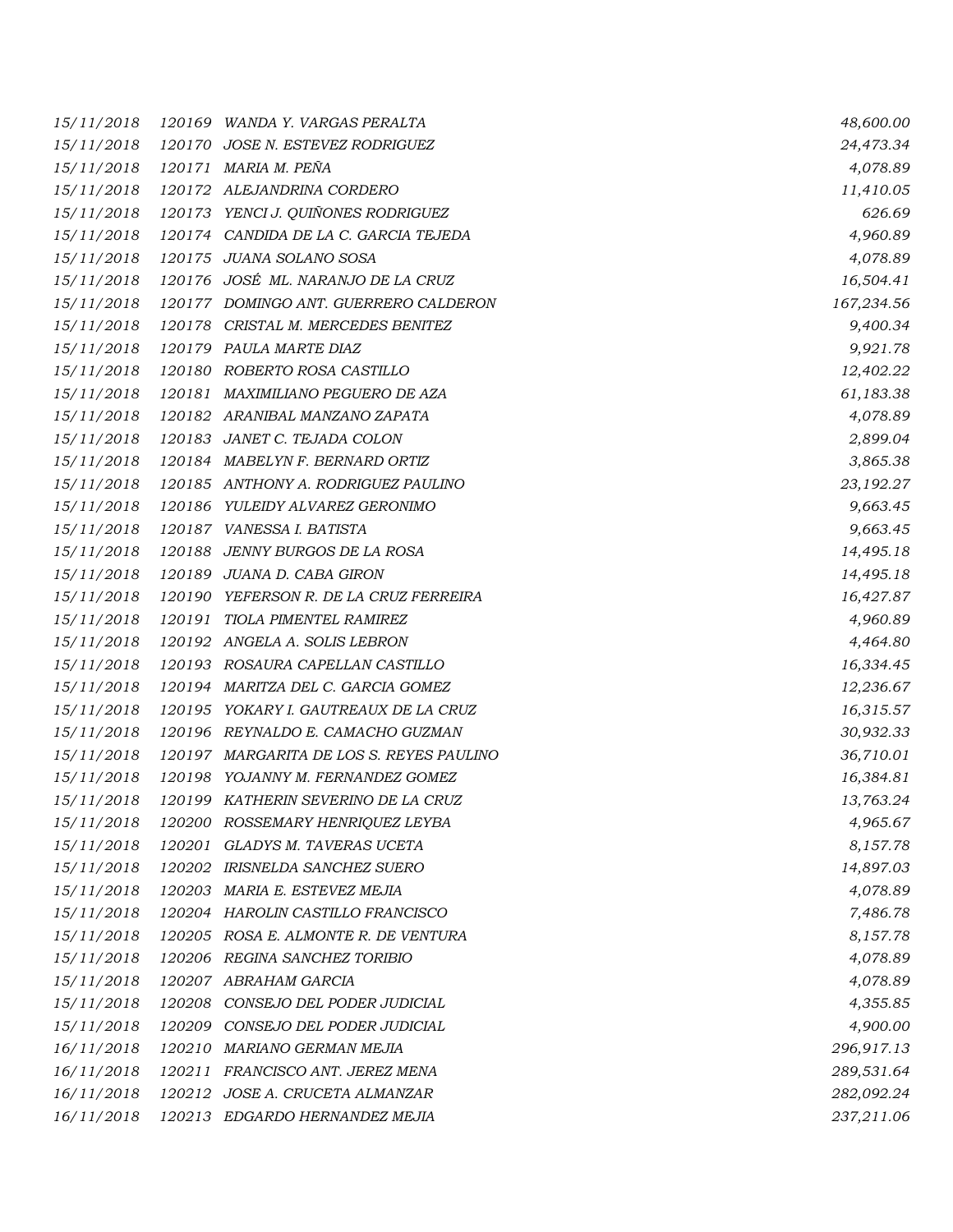| 16/11/2018 |        | 120214 ROBERT C. PLACENCIA ALVAREZ          | 286,362.74 |
|------------|--------|---------------------------------------------|------------|
| 16/11/2018 |        | 120215 SARA I. HENRIQUEZ MARIN              | 228,685.62 |
| 16/11/2018 |        | 120216 ARIEL A. VOLQUEZ MATOS               | 8,788.27   |
| 16/11/2018 |        | 120217 GLORIA A. QUERO CABRERA              | 8,667.32   |
| 16/11/2018 |        | 120218 NORA A. SOSA MARTINEZ                | 7,363.48   |
| 16/11/2018 |        | 120219 SONIA CORADIN                        | 6,018.18   |
| 16/11/2018 |        | 120220 CARLOS FLORES DE JESUS               | 19,903.10  |
| 16/11/2018 |        | 120221 LILIAN M. DIAZ GIL                   | 7,682.27   |
| 16/11/2018 |        | 120222 LOURDES M. LORA MEJIA                | 24,152.04  |
| 16/11/2018 |        | 120223 ROSA REYNOSO                         | 6,018.18   |
| 16/11/2018 | 120224 | <i>SENOVIA ARIAS</i>                        | 6,018.18   |
| 16/11/2018 |        | 120225 RAMONA DIAZ                          | 6,018.18   |
| 16/11/2018 |        | 120226 MARIA M. PIMENTEL FABIAN             | 6,018.18   |
| 16/11/2018 |        | 120227 LUZ DEL C. MONTANO                   | 6,018.18   |
| 16/11/2018 |        | 120228 ELIGIA DE LA CRUZ                    | 4,979.47   |
| 16/11/2018 |        | 120229 OLGA M. ROSARIO V.                   | 2,967.70   |
| 16/11/2018 |        | 120230 IRIS RODRIGUEZ P.                    | 6,018.18   |
| 16/11/2018 |        | 120231 ANA FCA. FELIZ SANCHEZ               | 6,018.18   |
| 16/11/2018 |        | 120232 ALTAGRACIA A. RODRIGUEZ VICTORIA     | 6,018.18   |
| 16/11/2018 |        | 120233 MILTA ANT. RODRIGUEZ SANTOS          | 6,018.18   |
| 16/11/2018 |        | 120234 OLGA E. DIAZ DIAZ                    | 6,018.18   |
| 16/11/2018 |        | 120235 JOSEFA R. BLANCO                     | 6,018.18   |
| 16/11/2018 |        | 120236 MARIA DEL R. CUELLO PARADIS          | 18,790.67  |
| 16/11/2018 |        | 120237 MELBA FCA. HENRIQUEZ GUZMAN          | 6,018.18   |
| 16/11/2018 |        | 120238 ESTHER M. AMOR PEÑA                  | 6,018.18   |
| 16/11/2018 |        | 120239 FRANCIA C. MARTINEZ DRULLARD         | 21,441.25  |
| 16/11/2018 |        | 120240 AMELIA DEL ORBE PEÑA                 | 3,054.30   |
| 16/11/2018 | 120241 | BIENVENIDA BELLIARD                         | 36,119.77  |
| 16/11/2018 |        | 120242 PACO PEREZ REYES                     | 6,018.18   |
| 16/11/2018 |        | 120243 ROSA J. DE LOS SANTOS G.             | 6,018.18   |
| 16/11/2018 |        | 120244 CARMEN L. PERALTA CASTELLANOS        | 6,018.18   |
| 16/11/2018 |        | 120245 FIDIAS GONZALEZ VICIOSO              | 5,418.18   |
| 16/11/2018 |        | 120246 ISABEL E. DE LOS SANTOS GOMEZ        | 6,018.18   |
| 16/11/2018 |        | 120247 LUIS E. MOREL POUERIE                | 36,642.28  |
| 16/11/2018 |        | 120248 YOLANDA E. DE WINDT DE GAUTREAU      | 12,993.40  |
| 16/11/2018 | 120249 | SENAIDA A. ALVAREZ PEREZ                    | 6,018.18   |
| 16/11/2018 |        | 120250 YDALIA PORTORREAL                    | 6,018.18   |
| 16/11/2018 |        | 120251 MARTA N. MONTAS RAMIREZ              | 4,787.18   |
| 16/11/2018 |        | 120252 HILDA CARRASCO PEREZ                 | 6,018.18   |
| 16/11/2018 |        | 120253 LUZ M. DEL CARMEN RODRIGUEZ GAUTREAU | 6,018.18   |
| 16/11/2018 |        | 120254 CRISTINO RODRIGUEZ                   | 6,018.18   |
| 16/11/2018 |        | 120255 MAXIMO S. ROSARIO RODRIGUEZ          | 6,018.18   |
| 16/11/2018 |        | 120256 RAFAEL CONTRERAS CONTRERAS           | 6,018.18   |
| 16/11/2018 |        | 120257 VIRGINIA SUERO ESPINAL               | 3,253.94   |
| 16/11/2018 |        | 120258 JOSEFA A. CUESTA DE MAÑON            | 6,929.81   |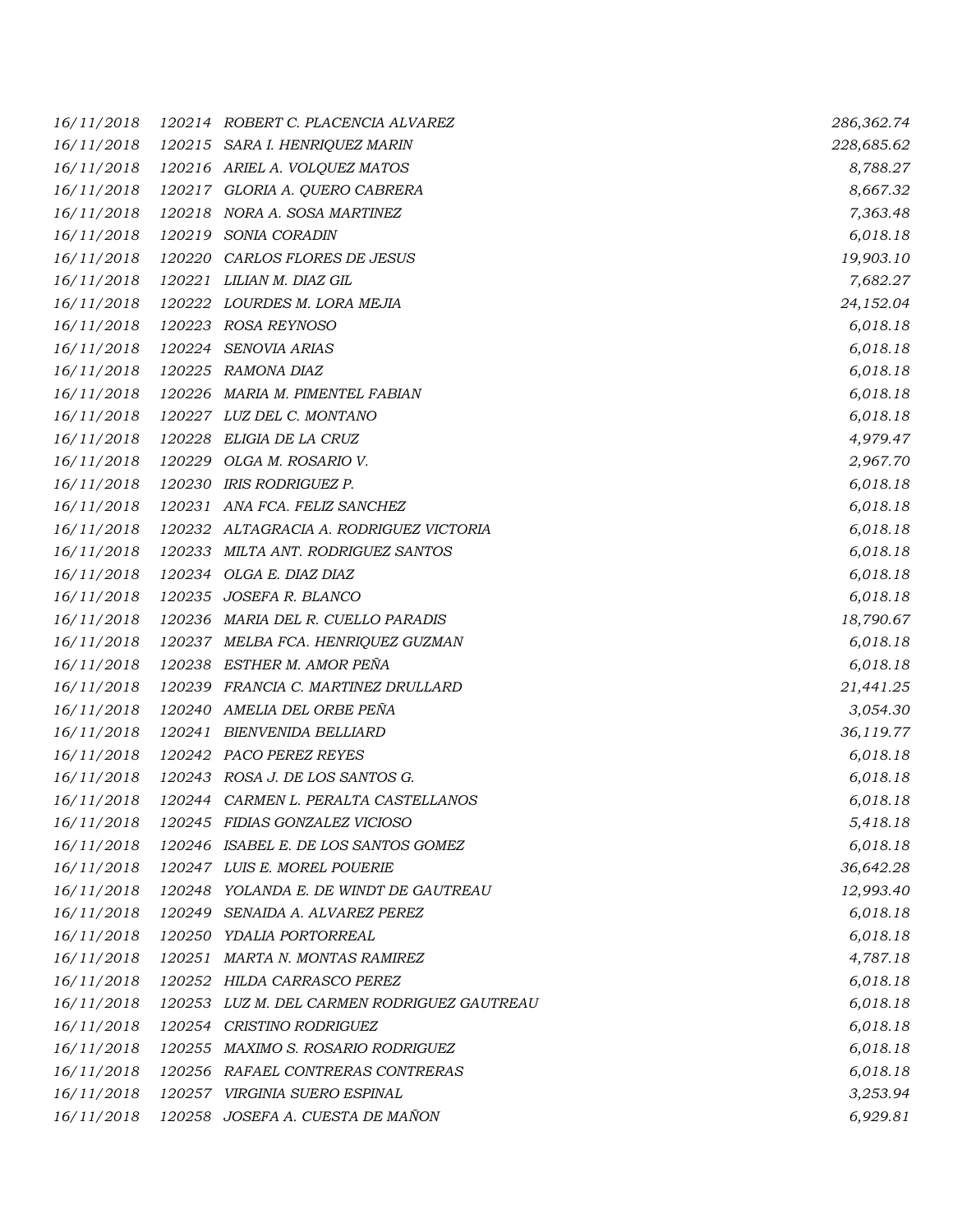| 16/11/2018 |        | 120259 ANA M. BAUTISTA                 | 6,018.18  |
|------------|--------|----------------------------------------|-----------|
| 16/11/2018 | 120260 | MIRELLA DE LA ROSA DOMINGUEZ           | 6,018.18  |
| 16/11/2018 |        | 120261 DORA H. STERLING VAZQUEZ        | 6,018.18  |
| 16/11/2018 |        | 120262 JOSEFINA SUAZO ABREU            | 32,621.32 |
| 16/11/2018 |        | 120263 ALTAGRACIA A. GIL NOBLE         | 6,018.18  |
| 16/11/2018 |        | 120264 RAFAELA DE JS. PEÑA LORA        | 4,287.59  |
| 16/11/2018 |        | 120265 LEON FLORES                     | 32,440.83 |
| 16/11/2018 |        | 120266 MARIA A. PAULINO MARTE          | 6,018.18  |
| 16/11/2018 |        | 120267 CESAR A. VALLEJO NICOLAS        | 3,967.57  |
| 16/11/2018 |        | 120268 LUCIA M. REYES PEREZ            | 17,301.77 |
| 16/11/2018 |        | 120269 MERCEDES HIRALDO                | 6,018.18  |
| 16/11/2018 |        | 120270 RAMONA FLORES DE MATOS          | 4,968.18  |
| 16/11/2018 |        | 120271 ELOISA NUÑEZ DE GONZALEZ        | 11,519.20 |
| 16/11/2018 | 120272 | MIREYA CAPELLAN A.                     | 6,018.18  |
| 16/11/2018 |        | 120273 LUZ DEL C. SANCHEZ CALDERON     | 6,018.18  |
| 16/11/2018 |        | 120274 INES MDES. REYES CABRERA        | 6,018.18  |
| 16/11/2018 |        | 120275 SILVESTRE COCO                  | 4,688.81  |
| 16/11/2018 |        | 120276 ELISA VIVIECA                   | 6,018.18  |
| 16/11/2018 | 120277 | TERESA MORA DE LA ROSA                 | 6,018.18  |
| 16/11/2018 |        | 120278 PEDRO A. FERNANDEZ SALCEDO      | 37,938.19 |
| 16/11/2018 |        | 120279 RAFAEL A. RODRIGUEZ GONZALEZ    | 29,053.05 |
| 16/11/2018 |        | 120280 AFRICA E. SANTOS GUZMAN         | 6,018.18  |
| 16/11/2018 |        | 120281 MILEDYS S. SOSA R.              | 27,533.27 |
| 16/11/2018 |        | 120282 MARCIANA ALT. RAMIREZ CORONA    | 17,807.82 |
| 16/11/2018 |        | 120283 DAYSIR. VASQUEZ CRUZ            | 6,018.18  |
| 16/11/2018 |        | 120284 CARMEN DE LOS A. LUCIANO GARCIA | 4,278.10  |
| 16/11/2018 |        | 120285 NEREYDA E. JAQUEZ LOZANO        | 6,018.18  |
| 16/11/2018 |        | 120286 CARMEN L. SANTOS PIMENTEL       | 6,018.18  |
| 16/11/2018 |        | 120287 AMERICA G. ESPINAL HUED         | 6,018.18  |
| 16/11/2018 |        | 120288 RAMON ANT. CARABALLO ABREU      | 6,018.18  |
| 16/11/2018 |        | 120289 CARLOS D. GARCIA GARCIA         | 6,018.18  |
| 16/11/2018 |        | 120290 DULCE M. ESTEVEZ                | 6,018.18  |
| 16/11/2018 | 120291 | MARIA DE LA C. CANELA CANELA           | 4,033.83  |
| 16/11/2018 |        | 120292 MARIA G. DALMASI LORA           | 6,018.18  |
| 16/11/2018 |        | 120293 CARMEN L. EDUARDO ICIANO        | 6,018.18  |
| 16/11/2018 |        | 120294 CARMEN Y. COSME GUTIERREZ       | 3,498.67  |
| 16/11/2018 |        | 120295 FRANCISCA R. PEREZ PEÑA         | 6,018.18  |
| 16/11/2018 |        | 120296 ADRIANO GONZALEZ PANTALEON      | 4,004.88  |
| 16/11/2018 |        | 120297 ANA J. LOPEZ GERMOSEN           | 6,018.18  |
| 16/11/2018 | 120298 | ROSAURA JULIA JIMENEZ DAJER DE LOPEZ   | 26,372.75 |
| 16/11/2018 | 120299 | RAMONA DE JESUS ROSARIO                | 6,018.18  |
| 16/11/2018 |        | 120300 AGUSTINA MARTE                  | 5,734.18  |
| 16/11/2018 |        | 120301 EURIPIDES A. GARCIA GARCIA      | 36,436.81 |
| 16/11/2018 |        | 120302 GENOVEVA I. ROSARIO             | 6,018.18  |
| 16/11/2018 |        | 120303 MARIA A. HONRADO BADIA          | 6,018.18  |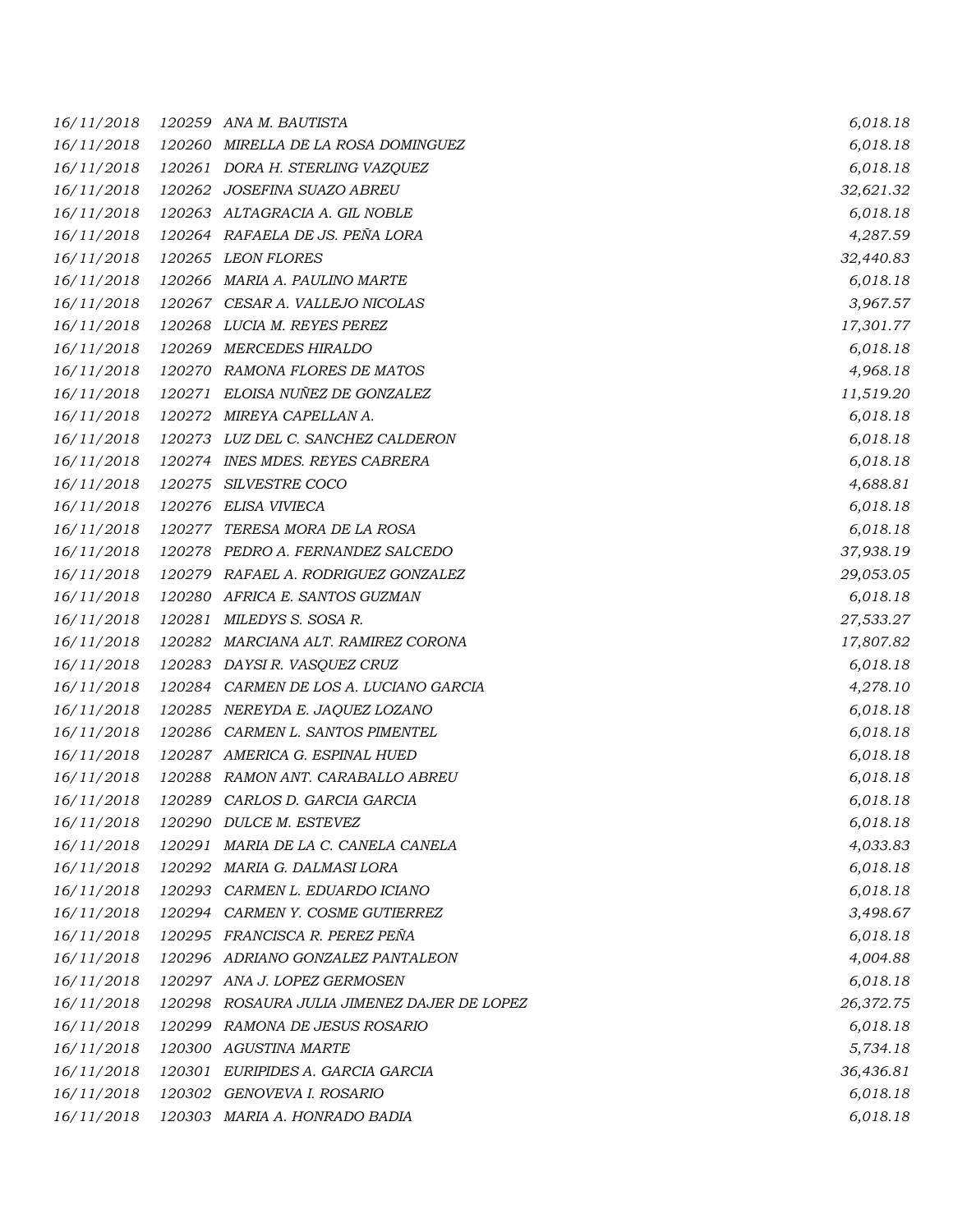*16/11/2018 120304 MARIA ALT. RAMOS GARCIA 6,018.18 16/11/2018 120305 JUAN ANT. SANCHEZ VILLA 3,763.09 16/11/2018 120306 RAMONA JIMENEZ LIZARDO 6,018.18 16/11/2018 120307 JOSEFA ALT. MEJIA MIESES 6,018.18 16/11/2018 120308 ROSA PAREDES GARCIA 6,018.18 16/11/2018 120309 GUARIONEX BRITO TAVERAS 6,018.18 16/11/2018 120310 PEDRO HERNANDEZ CRUCEY 6,018.18 16/11/2018 120311 JUANA TRAVIESO VASQUEZ 6,018.18 16/11/2018 120312 AMELIA VALDEZ M. 6,018.18 16/11/2018 120313 VALENTIN SUAREZ G. 6,018.18 16/11/2018 120314 CAROLINA A. VICTORIA 6,018.18 16/11/2018 120315 FRANCISCA A. TEJADA 6,018.18 16/11/2018 120316 LOURDES M. NUÑEZ ROSARIO 6,018.18 16/11/2018 120317 JOSE P. FLORES M. 9,998.46 16/11/2018 120318 GREGORIO ARIAS CARRASCO 21,709.26 16/11/2018 120319 DAVID A. FELIZ FELIZ 6,018.18 16/11/2018 120320 MERCEDES SEGURA CUEVAS 3,225.82 16/11/2018 120321 NERY MEDINA DIAZ 3,618.18 16/11/2018 120322 MIGUELINA PEÑA MENDEZ 3,410.13 16/11/2018 120323 DOMINGO GUZMAN MORETA FELIZ 3,009.09 16/11/2018 120324 RICHARDIN DE J. DOTEL 7,490.44 16/11/2018 120325 EUDES M. ENCARNACION FELIZ 6,018.18 16/11/2018 120326 NEREIDA FLORIAN SANTANA 6,018.18 16/11/2018 120327 ROSAURA FERRERAS FERRERAS 6,018.18 16/11/2018 120328 NURIS M. NOVAS MATOS 3,356.15 16/11/2018 120329 MIGUEL MEDINA PEREZ 12,252.15 16/11/2018 120330 LIVIO G. RIVAS 6,018.18 16/11/2018 120331 BIENVENIDA VELOZ 6,018.18 16/11/2018 120332 EUGENIA PEREZ SANTANA 5,592.46 16/11/2018 120333 PEDRO REYES MEDINA 3,298.14 16/11/2018 120334 FELICIA CUEVAS CARVAJAL 3,696.13 16/11/2018 120335 VICTOR R. CONCEPCION ROMERO 6,018.18 16/11/2018 120336 ADELFA A. HERRERA TERRERO 6,018.18 16/11/2018 120337 SENEO MONTERO MONTAS 2,949.48 16/11/2018 120338 XIOMARA A. MONTERO JIMENEZ 5,534.11 16/11/2018 120339 RAMON A. MORETA 5,618.18 16/11/2018 120340 SIMONA FAMILIA ZABALA 3,740.70 16/11/2018 120341 VENECIA RUIZ MATEO 5,518.18 16/11/2018 120342 AUGUSTO E. OVIEDO PEÑA 7,123.54 16/11/2018 120343 ANERTA ALT. RODRIGUEZ 31,083.32 16/11/2018 120344 RAMON A. GUTIERREZ GARCIA 6,018.18 16/11/2018 120345 JUAN DE LA C. TEJEDA ACOSTA 10,020.54 16/11/2018 120346 JUANA LUCIA A. SANCHEZ G. 6,018.18 16/11/2018 120347 ANTHIA M. REYES JIMENEZ 5,085.24 16/11/2018 120348 MANUEL E. SOSA CRUZ 5,518.18*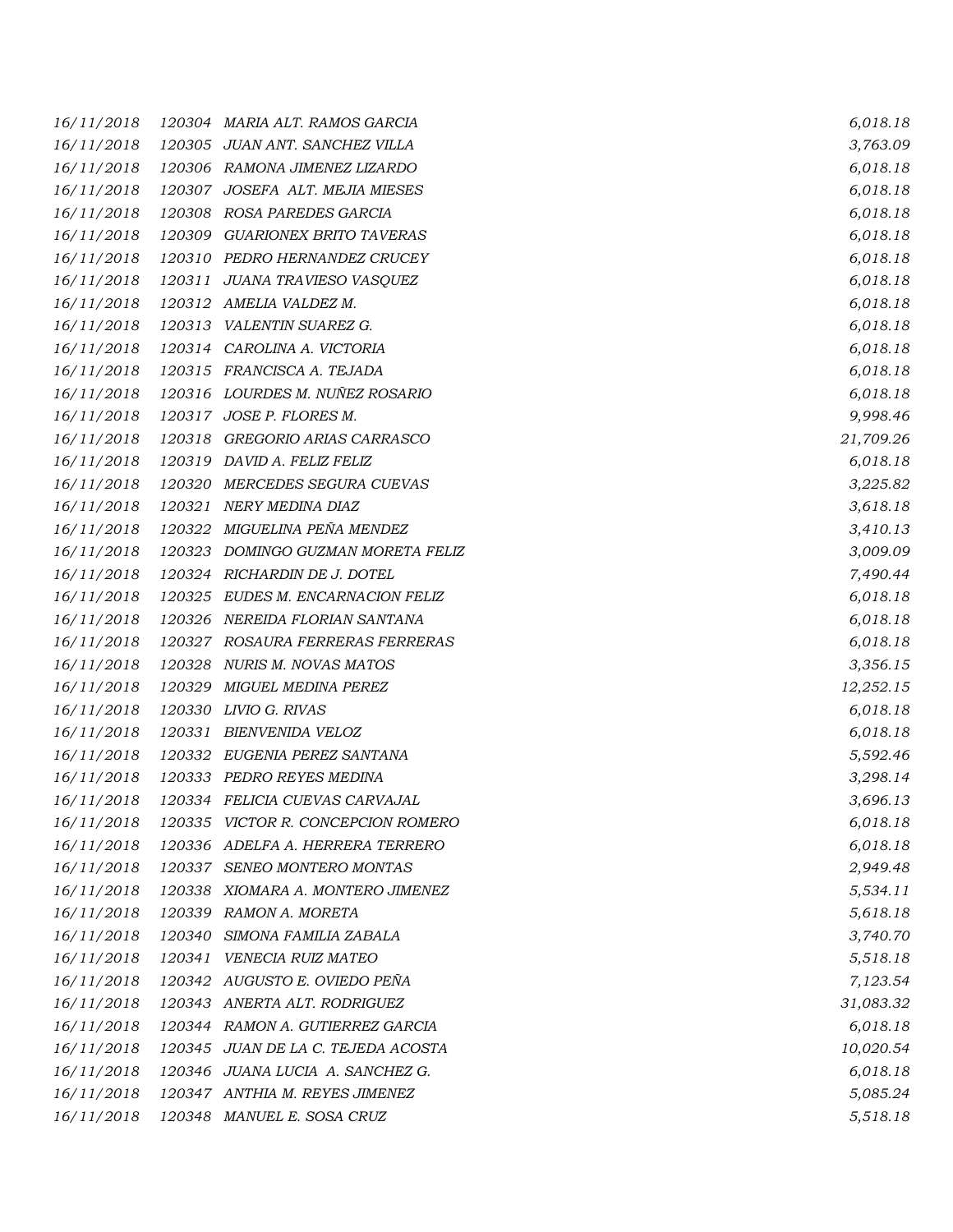| 16/11/2018 |        | 120349 DANIEL MEDINA BELLIARD                  | 6,018.18  |
|------------|--------|------------------------------------------------|-----------|
| 16/11/2018 |        | 120350 LUCILA NUÑEZ CASTRO                     | 6,018.18  |
| 16/11/2018 |        | 120351 ANA M. BAEZ ROSARIO                     | 6,018.18  |
| 16/11/2018 |        | 120352 RAMONA REYES CARRASCO                   | 6,018.18  |
| 16/11/2018 |        | 120353 ELBA H. VARGAS FRIAS                    | 6,018.18  |
| 16/11/2018 |        | 120354 EVARISTO JIMENEZ FIGUEREO               | 10,720.63 |
| 16/11/2018 |        | 120355 GUARINA E. MERCEDES HERNANDEZ FERDINARD | 6,018.18  |
| 16/11/2018 |        | 120356 ENEIDA DOMINGUEZ                        | 6,018.18  |
| 16/11/2018 |        | 120357 JOSEFINA GURIDIS POZO                   | 6,018.18  |
| 16/11/2018 |        | 120358 LUIS J. BOURGET FROMETA                 | 38,387.50 |
| 16/11/2018 |        | 120359 RUTH MONTALVO FRANCISCO                 | 29,497.03 |
| 16/11/2018 |        | 120360 ROSARIO N. ARIAS GERMAN                 | 6,018.18  |
| 16/11/2018 |        | 120361 ELIDA E. SANCHEZ NINA                   | 16,855.44 |
| 16/11/2018 |        | 120362 ALTAGRACIA M. PLACENCIO FORTUNA         | 6,018.18  |
| 16/11/2018 |        | 120363 ARGENTINA ORTIZ PERDOMO                 | 3,591.35  |
| 16/11/2018 |        | 120364 CARMELA MATOS TEJEDA                    | 6,018.18  |
| 16/11/2018 |        | 120365 MARIA SEVERINO DE LEON                  | 6,018.18  |
| 16/11/2018 |        | 120366 JULIANA PINEDA                          | 6,018.18  |
| 16/11/2018 |        | 120367 MARITZA MEJIA DUVERGE                   | 3,318.18  |
| 16/11/2018 |        | 120368 JOSEFA REYES APONTE                     | 6,018.18  |
| 16/11/2018 |        | 120369 CARMEN MA. MORALES MORALES              | 5,518.18  |
| 16/11/2018 |        | 120370 JULIA ARRIAGA PONTIER                   | 5,718.18  |
| 16/11/2018 |        | 120371 HILDA L. LAMARCHE UBIERA                | 3,159.48  |
| 16/11/2018 |        | 120372 EDELMIRA RAMIREZ DE ESPINAL             | 6,018.18  |
| 16/11/2018 |        | 120373 LUCINDA ESPINAL                         | 5,834.18  |
| 16/11/2018 |        | 120374 CARMEN A. CASADO MARTINEZ               | 6,018.18  |
| 16/11/2018 |        | 120375 JUANA JIMENEZ E.                        | 6,018.18  |
| 16/11/2018 |        | 120376 FELIX R. CUEVAS RUFINO                  | 1,003.03  |
| 16/11/2018 |        | 120377 JULIO H. HERRERA MATOS                  | 1,103.33  |
| 16/11/2018 | 120378 | MANUEL A. LEMONIER JIMENEZ                     | 495.88    |
| 16/11/2018 |        | 120379 INES JOSE G.                            | 922.18    |
| 20/11/2018 | 120380 | SANTO M. MORALES NUÑEZ                         | 58,176.00 |
| 20/11/2018 |        | 120381 LESLIE E. FERNANDEZ CALDERON            | 17,115.15 |
| 20/11/2018 |        | 120382 DAVID J. TORIBIO PEÑA                   | 20,760.00 |
| 20/11/2018 |        | 120383 LISSETTE DE LA ROSA CRUZ                | 20,760.00 |
| 20/11/2018 |        | 120384 FRANCISCO B. BAEZ GERONIMO              | 37,347.34 |
| 20/11/2018 |        | 120385 HELEN N. MORALES SANCHEZ                | 20,116.19 |
| 20/11/2018 |        | 120386 RICKY MADRIGAL PEREZ                    | 13,548.41 |
| 20/11/2018 |        | 120387 ILEEN M. CONCEPCION RICHARDSON          | 28,726.21 |
| 20/11/2018 |        | 120388 DIONICIO ROSARIO JIMENEZ                | 18,096.00 |
| 20/11/2018 |        | 120389 YENY A. ESPINAL ESPINAL                 | 15,008.99 |
| 20/11/2018 |        | 120390 MADELINE PEÑA AYALA                     | 23,945.00 |
| 20/11/2018 |        | 120391 LUZ E. REYES DE CASTRO                  | 21,648.00 |
| 20/11/2018 |        | 120392 EVINIELYN RODRIGUEZ MELENDEZ            | 14,447.33 |
| 20/11/2018 |        | 120393 SULY Y. ABREU CALCAGNO                  | 15,244.36 |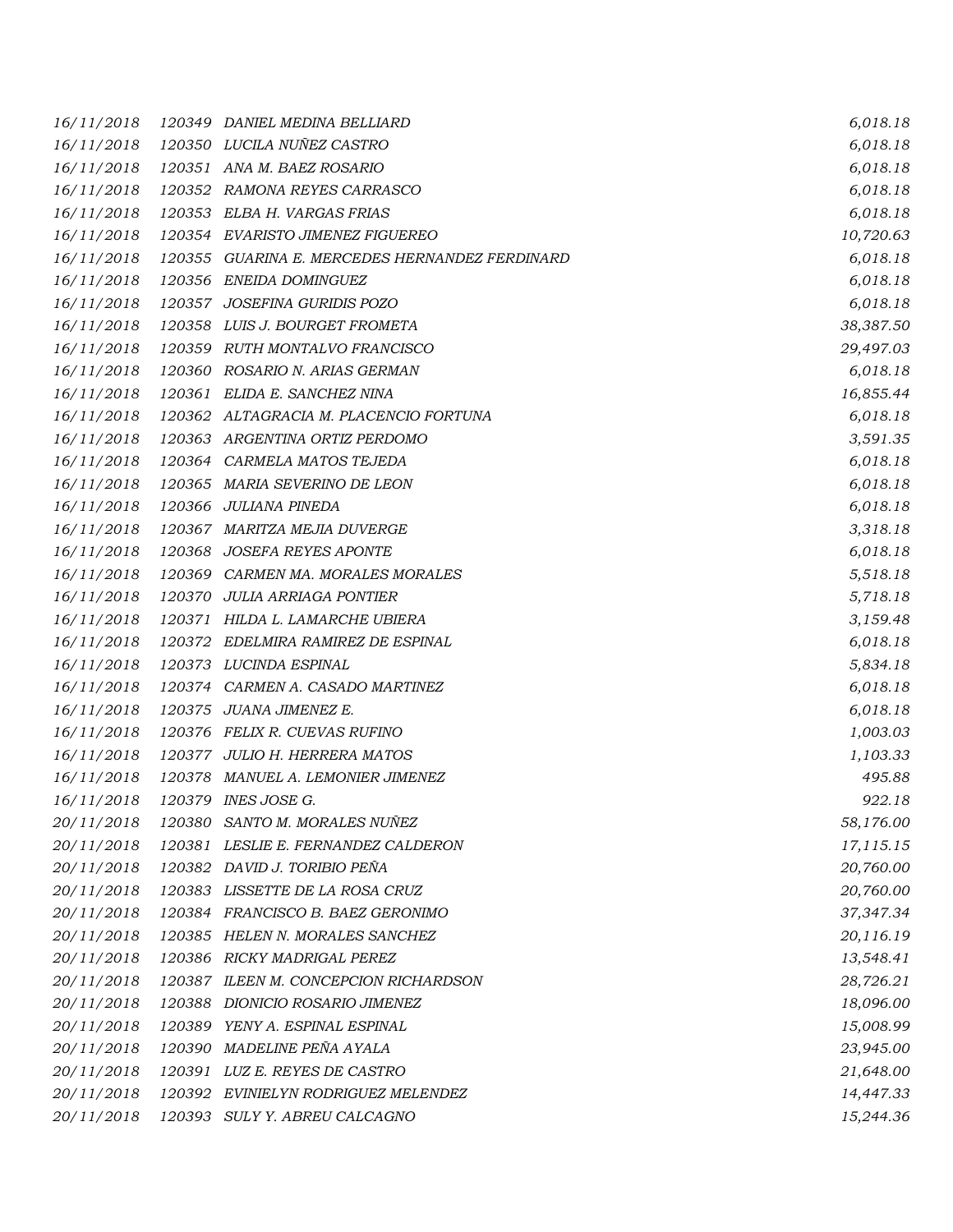| 20/11/2018 |        | 120394 ELSA C. FLORENTINO                | 18,057.97     |
|------------|--------|------------------------------------------|---------------|
| 20/11/2018 |        | 120395 LUIS A. BUTTEN                    | 25,972.00     |
| 20/11/2018 |        | 120396 ALEX VASQUEZ VARGAS               | 25,972.00     |
| 20/11/2018 |        | 120397 MANUEL A. KOOLMAN GERMAN          | 12,334.12     |
| 20/11/2018 |        | 120398 LESLIE E. FERNANDEZ CALDERON      | 17,115.15     |
| 20/11/2018 |        | 120399 INSTITUTO DE AUXILIOS Y VIVIENDAS | 275.00        |
| 20/11/2018 |        | 120400 FONDO DE PENSIONES Y JUBILACIONES | 9,470.90      |
| 20/11/2018 |        | 120401 CONSEJO DEL PODER JUDICIAL        | 4,735.45      |
| 20/11/2018 |        | 120402 CONSEJO DEL PODER JUDICIAL        | 6,400.00      |
| 20/11/2018 |        | 120403 MR. ANA J. JIMENEZ CRUCETA        | 5,833.33      |
| 20/11/2018 |        | 120404 RASO JUAN G. MERCEDES CONCEPCION  | 4,266.67      |
| 20/11/2018 |        | 120405 2DO. TTE. HENRY N. PEÑA CARMONA   | 6,200.00      |
| 20/11/2018 |        | 120406 SGTO. FERNANDO JIMENEZ RAMON      | 5,166.67      |
| 20/11/2018 |        | 120407 IER. TTE. JEURYS TURBI GARCIA     | 6,716.67      |
| 21/11/2018 |        | 120408 CONSEJO DEL PODER JUDICIAL        | 3,675.00      |
| 21/11/2018 |        | 120409 INSTITUTO DE AUXILIOS Y VIVIENDAS | 175.00        |
| 21/11/2018 |        | 120410 FONDO DE PENSIONES Y JUBILACIONES | 95,868.49     |
| 21/11/2018 | 120411 | CONSEJO DEL PODER JUDICIAL               | 77,647.08     |
| 21/11/2018 |        | 120412 COOPNASEJU                        | 152,585.40    |
| 21/11/2018 |        | 120413 COOPNASEJU                        | 63,801.00     |
| 21/11/2018 |        | 120414 CONSEJO DEL PODER JUDICIAL        | 1,050.00      |
| 21/11/2018 |        | 120415 CONSEJO DEL PODER JUDICIAL        | 14,094.00     |
| 21/11/2018 |        | 120416 COLECTOR DE IMPUESTOS INTERNOS    | 1,882.08      |
| 21/11/2018 |        | 120417 NAZARIT ZAPATA FALCON             | 45,562.24     |
| 21/11/2018 |        | 120418 ANTONIO ALONZO GONZALEZ           | 6,459.33      |
| 21/11/2018 |        | 120419 GABRIEL C. GRULLON G.             | 0.00          |
| 21/11/2018 |        | 120420 PASCUAL A. RAMIREZ MONTILLA       | 34,397.71     |
| 21/11/2018 |        | 120421 AMELIA E. BELLO SANTANA           | 5,790.67      |
| 21/11/2018 |        | 120422 CONSEJO DEL PODER JUDICIAL        | 10,331.43     |
| 21/11/2018 | 120423 | COOPNASEJU                               | 57,116.66     |
| 21/11/2018 |        | 120424 CONSEJO DEL PODER JUDICIAL        | 7,000.00      |
| 21/11/2018 |        | 120425 GABRIELA C. GRULLON G.            | 14,985.06     |
| 27/11/2018 |        | 120426 MANUEL A. KOOLMAN GERMAN          | 4,965.67      |
| 27/11/2018 |        | 120427 FANNY MARIA R. GRULLON LUNA       | 48,480.00     |
| 27/11/2018 | 120428 | ROMELKIS M. BENITEZ ALCANTARA            | 600.00        |
| 27/11/2018 |        | 120429 CRISTAL DEL P. SOSA SANTANA       | 500.00        |
| 27/11/2018 | 120430 | <b>INSTITUTO DE AUXILIOS Y VIVIENDAS</b> | 25.00         |
| 27/11/2018 |        | 120431 COOPNASEJU                        | 3,000.00      |
| 27/11/2018 |        | 120432 FONDO DE PENSIONES Y JUBILACIONES | 2,889.85      |
| 27/11/2018 |        | 120433 COOPNASEJU                        | 5,201.04      |
| 27/11/2018 |        | 120434 COLECTOR DE IMPUESTOS INTERNOS    | 5,647.95      |
| 27/11/2018 |        | 120435 CONSEJO DEL PODER JUDICIAL        | 2,095.92      |
| 28/11/2018 |        | 120436 FONDO DE PENSIONES Y JUBILACIONES | 24,293,985.67 |
| 28/11/2018 |        | 120437 FONDO DE PENSIONES Y JUBILACIONES | 12,055,426.52 |
| 28/11/2018 |        | 120438 INSTITUTO NACIONAL DE LA VIVIENDA | 366.95        |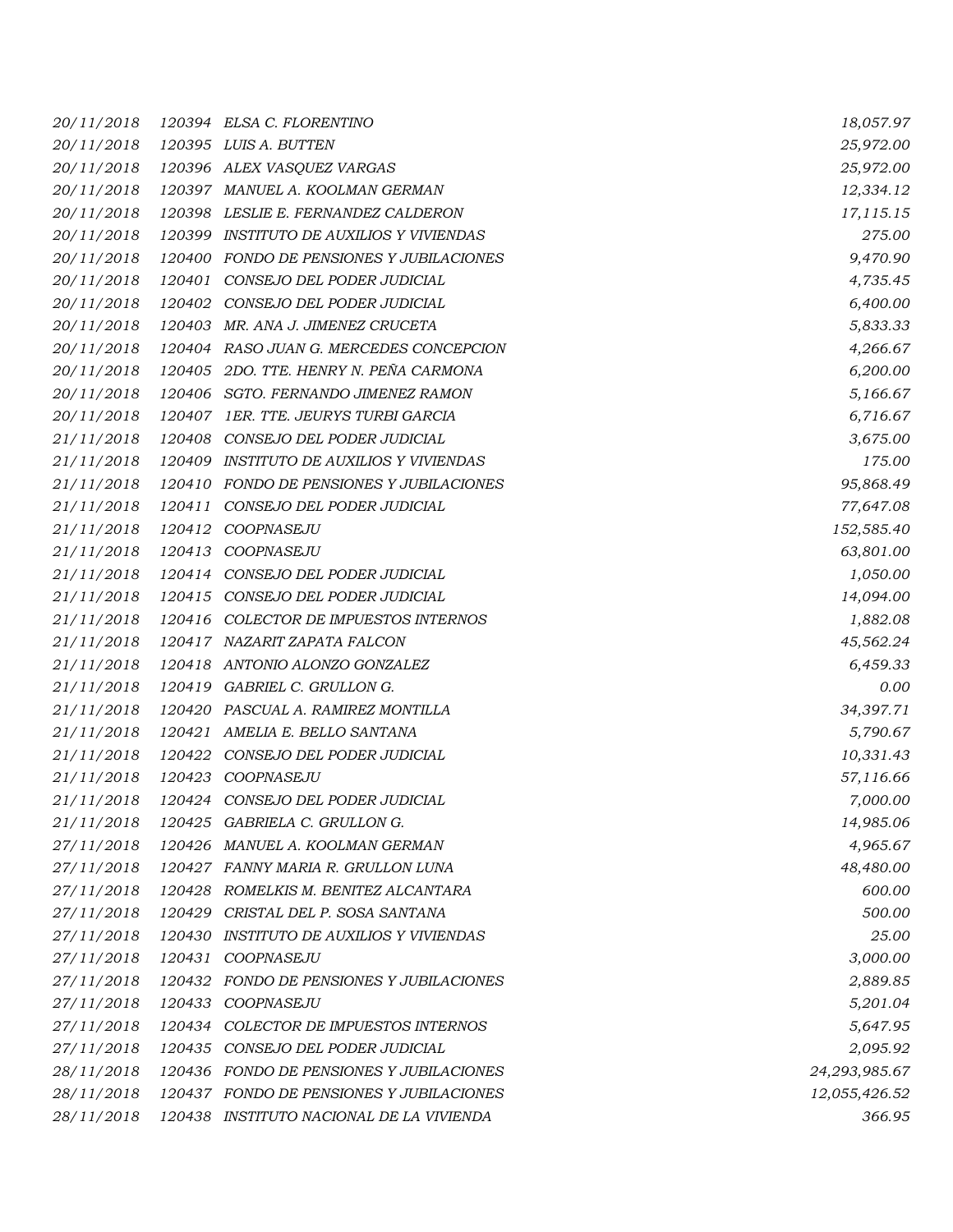| 28/11/2018 |        | 120439 DOMINGA REYNOSO MOLINA            | 2,000.00   |
|------------|--------|------------------------------------------|------------|
| 28/11/2018 |        | 120440 EMMACULADA N. DEL ORBE PEREZ      | 4,000.00   |
| 28/11/2018 | 120441 | YAHAIRA ALT. RAMOS QUEZADA               | 3,000.00   |
| 28/11/2018 |        | 120442 YANIA MARMOL PUELLO               | 2,000.00   |
| 28/11/2018 |        | 120443 JOHANNA MARTINEZ BATISTA          | 2,000.00   |
| 28/11/2018 |        | 120444 INSTITUTO DE AUXILIOS Y VIVIENDA  | 1,873.69   |
| 28/11/2018 |        | 120445 FUNDACION DE CREDITO EDUCATIVO    | 431,002.00 |
| 28/11/2018 |        | 120446 CONSEJO DEL PODER JUDICIAL        | 194,513.71 |
| 28/11/2018 |        | 120447 CONSEJO DEL PODER JUDICIAL        | 29,360.70  |
| 28/11/2018 |        | 120448 CARLOS ML. MENDEZ L.              | 9,700.00   |
| 28/11/2018 |        | 120449 AURA MARIA YBELICE MERCEDES       | 2,000.00   |
| 28/11/2018 |        | 120450 LISSET MARIBEL HERNANDEZ PENA     | 6,000.00   |
| 28/11/2018 |        | 120451 NURYS LANDA VALDEZ SANCHEZ        | 2,500.00   |
| 28/11/2018 |        | 120452 CONSEJO DEL PODER JUDICIAL        | 6,060.00   |
| 28/11/2018 |        | 120453 CONSEJO DEL PODER JUDICIAL        | 180.00     |
| 28/11/2018 |        | 120454 CONSEJO DEL PODER JUDICIAL        | 1,961.67   |
| 28/11/2018 |        | 120455 LAURIDISY SANCHEZ ORTIZ           | 10,000.00  |
| 28/11/2018 |        | 120456 NAZARET ALMONTE SUAREZ            | 7,500.00   |
| 28/11/2018 |        | 120457 INSTITUTO DE AUXILIOS Y VIVIENDAS | 166,550.00 |
| 28/11/2018 |        | 120458 CONSEJO DEL PODER JUDICIAL        | 15,776.00  |
| 28/11/2018 |        | 120459 FAVIANA L. MATOS MATOS            | 2,000.00   |
| 28/11/2018 |        | 120460 WENDY VALERIO DE PARKER           | 1,800.00   |
| 28/11/2018 | 120461 | CONSEJO DEL PODER JUDICIAL               | 31,624.70  |
| 28/11/2018 |        | 120462 NOHEMI E. FELIZ URBAEZ            | 6,500.00   |
| 28/11/2018 |        | 120463 ANGELITA ROSARIO MONTES DE OCA    | 4,000.00   |
| 28/11/2018 |        | 120464 JULIA N. PIANTINI                 | 5,000.00   |
| 28/11/2018 |        | 120465 CONSEJO DEL PODER JUDICIAL        | 20,973.85  |
| 28/11/2018 | 120466 | CONSEJO DEL PODER JUDICIAL               | 4,000.00   |
| 28/11/2018 |        | 120467 ESCUELA NACIONAL DE LA JUDICATURA | 23,715.03  |
| 28/11/2018 |        | 120468 ANGIE MARQUEZ CIPRIAN             | 7,000.00   |
| 28/11/2018 |        | 120469 INSTITUTO DE AUXILIOS Y VIVIENDAS | 25.00      |
| 28/11/2018 |        | 120470 COOPNASEJU                        | 4,742.42   |
| 28/11/2018 |        | 120471 FONDO DE PENSIONES Y JUBILACIONES | 916.80     |
| 28/11/2018 |        | 120472 COOPNASEJU                        | 1,100.00   |
| 28/11/2018 |        | 120473 CONSEJO DEL PODER JUDICIAL        | 1,508.40   |
| 29/11/2018 |        | 120474 MARIANO GERMAN MEJIA              | 328,667.14 |
| 29/11/2018 |        | 120475 ROBERT C. PLACENCIA ALVAREZ       | 303,939.07 |
| 29/11/2018 |        | 120476 ROSMERY A. ROMERO FAMILIA         | 20,293.25  |
| 29/11/2018 |        | 120477 LUZ D. COLON                      | 7,441.33   |
| 29/11/2018 |        | 120478 NURYS DEL C. TIBURCIO             | 5,456.98   |
| 29/11/2018 |        | 120479 ALAN R. ENCARNACION RAMON         | 20,532.44  |
| 29/11/2018 |        | 120480 ORLANDO J. BELTRE SERRANO         | 20,532.44  |
| 29/11/2018 |        | 120481 MARIBEL MARTINEZ VERAS            | 496.09     |
| 29/11/2018 |        | 120482 CANDIDA OLIVO                     | 142,761.23 |
| 29/11/2018 |        | 120483 MERY C. MATTA HILARIO             | 53,025.61  |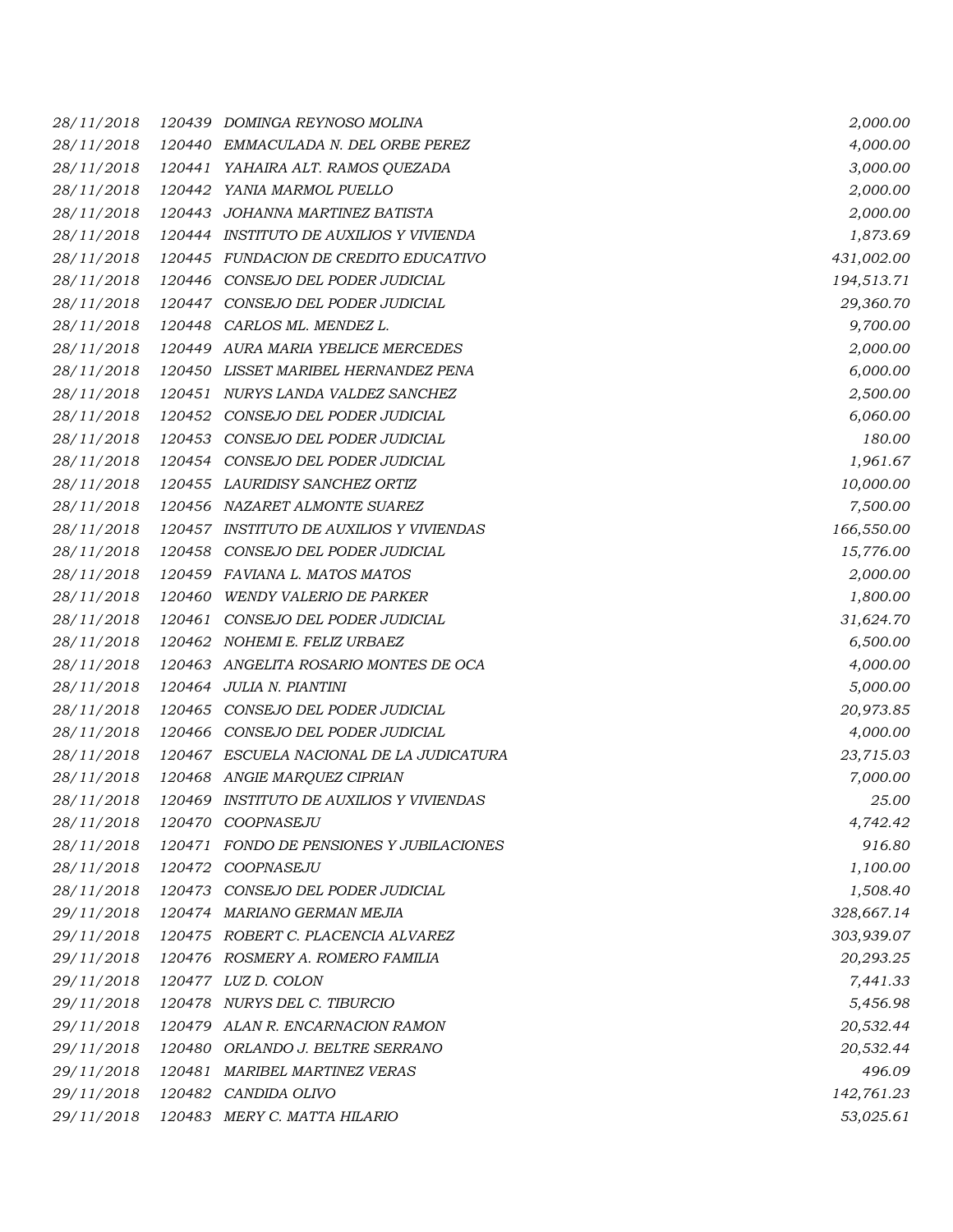*29/11/2018 120484 THELMA V. REYES GARCIA 16,315.56 29/11/2018 120485 NELSON B. DE LA ROSA PAULINO 65,262.28 29/11/2018 120486 BADIA A. WEHBE GUZMAN 61,183.39 29/11/2018 120487 FRANCIA Y. CLASE CLASE 44,867.82 29/11/2018 120488 MELINA SARANTE ANGELES 7,735.55 29/11/2018 120489 BERTA G. DE LOS M. GOMEZ GIL 20,394.45 29/11/2018 120490 RAMONA ESPINAL PADILLA 6,893.58 29/11/2018 120491 JUAN ANT. REYES UREÑA 110,130.11 29/11/2018 120492 LUIS N. GOMEZ GIL 44,867.82 29/11/2018 120493 ROSA MA. PAREDES CALCAÑO 32,631.12 29/11/2018 120494 SENIA MONTERO ALVAREZ 101,972.25 29/11/2018 120495 PURA M. LOPEZ CRUZ 90,720.00 29/11/2018 120496 ELIZABETH MARTE LIRIO 48,600.00 29/11/2018 120497 ELLIN J. CORDERO TEJADA 57,104.49 29/11/2018 120498 LIDIA A. PUIG FRANCISCO 44,867.79 29/11/2018 120499 MIGUELINA D. CRESPO DIAZ 28,552.23 29/11/2018 120500 ANA R. DE LEON GUZMAN 48,600.00 29/11/2018 120501 KATHERINE K FLORES ROSARIO 7,735.55 29/11/2018 120502 CESAR E. CABRAL ORTIZ 175,392.37 29/11/2018 120503 LORENZO A. VARGAS CRUZ 44,867.82 29/11/2018 120504 MARIA DE JS. HERNANDEZ MENDEZ 7,209.31 29/11/2018 120505 MILTON C. MONTES POLANCO 16,315.56 29/11/2018 120506 BERNARDINA PEÑA JIMENEZ 8,157.78 29/11/2018 120507 ALBANIA ALT. CONTRERAS SANCHEZ 45,360.00 29/11/2018 120508 JANNA L. CRUZ FERNANDEZ 10,758.96 29/11/2018 120509 TEURY V. MERCEDES 9,103.74 29/11/2018 120510 ROSSY E. CONTIN NUÑEZ 7,735.55 29/11/2018 120511 ADELIN C. MERCADO RODRIGUEZ 1,664.79 29/11/2018 120512 JULIO C. FERNANDEZ RODRIGUEZ 554.93 29/11/2018 120513 ADALGISA M. TEJADA DE AZA 48,600.00 29/11/2018 120514 JOSE F. THEN REINOSO 142,761.15 29/11/2018 120515 YOMAIRY SERRA BRAZOBAN 6,893.58 29/11/2018 120516 FRANCISCO ALB. ANTIGUA PORTUHONDO 48,600.00 29/11/2018 120517 MANUEL GUEVARA FERRERAS 73,420.02 29/11/2018 120518 EDGAR E. PIÑA MATEO 88,896.74 29/11/2018 120519 RUTH E. BRIOSO DE LEON 17,038.89 29/11/2018 120520 NORA E. DE LOS SANTOS ALCANTARA 8,157.78 29/11/2018 120521 JOSELYN A. MATEO SALCIE 53,025.59 29/11/2018 120522 JUANA M. CONCEPCION MORETA 4,078.89 29/11/2018 120523 DIOGENES OGANDO OGANDO 8,157.78 29/11/2018 120524 DOMINGA T. MORILLO MONTERO 8,157.78 29/11/2018 120525 SERVIO ANT. MONTILLA MONTILLA 40,788.90 29/11/2018 120526 ALEYDA FRANCO TEJADA 3,240.00 29/11/2018 120527 WANDA Y. VARGAS PERALTA 3,240.00 29/11/2018 120528 MANUEL E. MANCEBO CASTILLO 10,417.87*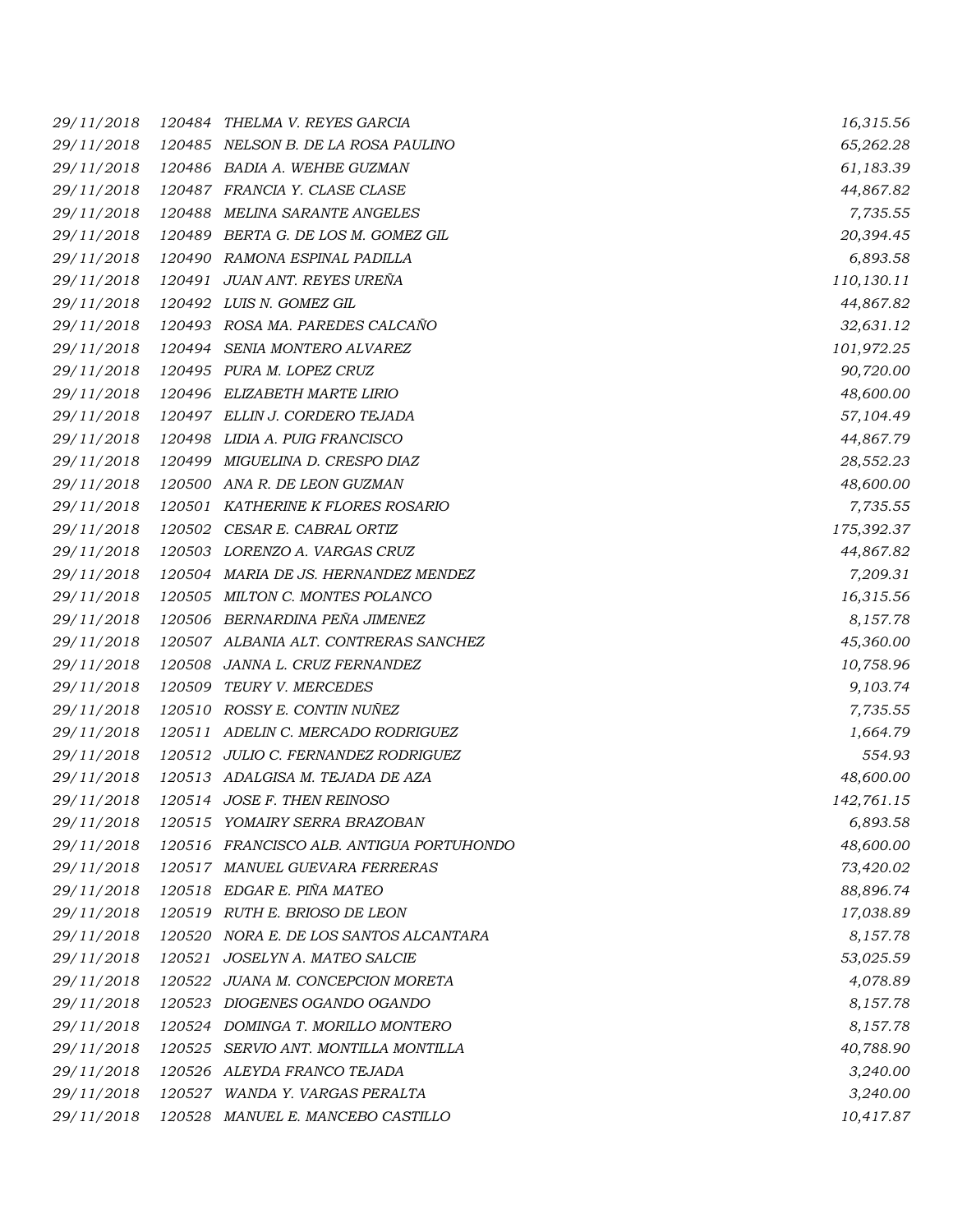| 29/11/2018 |        | 120529 ALEJANDRINA CORDERO               | 5,456.98      |
|------------|--------|------------------------------------------|---------------|
| 29/11/2018 |        | 120530 EDIA M. CUELLO SOTO               | 8,433.51      |
| 29/11/2018 |        | 120531 CANDIDA DE LA C. GARCIA TEJEDA    | 2,480.44      |
| 29/11/2018 |        | 120532 JOSE M. DE LA ROSA                | 8,157.78      |
| 29/11/2018 |        | 120533 JOSE BDO. MERCEDES PEÑA           | 8,157.78      |
| 29/11/2018 |        | 120534 GREGORIO TORRES SPENCER           | 4,078.89      |
| 29/11/2018 |        | 120535 HYLENNE P. ROLFFOT RIJO           | 21,934.11     |
| 29/11/2018 |        | 120536 PEDRO N. MOJICA DE LA ROSA        | 61,183.37     |
| 29/11/2018 |        | 120537 ARANIBAL MANZANO ZAPATA           | 44,867.81     |
| 29/11/2018 |        | 120538 ANTHONY A. RODRIGUEZ PAULINO      | 10,629.80     |
| 29/11/2018 |        | 120539 YULEIDY ALVAREZ GERONIMO          | 10,629.80     |
| 29/11/2018 |        | 120540 VANESSA I. BATISTA                | 2,899.04      |
| 29/11/2018 | 120541 | TIOLA PIMENTEL RAMIREZ                   | 2,976.53      |
| 29/11/2018 |        | 120542 ROSAURA CAPELLAN CASTILLO         | 9,103.74      |
| 29/11/2018 |        | 120543 CYNTHIA S. MARTINEZ TRINIDAD      | 12,414.18     |
| 29/11/2018 |        | 120544 AMAURIS A. PEÑA GARCIA            | 8,157.78      |
| 29/11/2018 |        | 120545 OSCAR MOQUETE CUEVAS              | 40,788.93     |
| 29/11/2018 |        | 120546 YOKARY I. GAUTREAUX DE LA CRUZ    | 28,552.23     |
| 29/11/2018 |        | 120547 REYNALDO E. CAMACHO GUZMAN        | 9,103.74      |
| 29/11/2018 |        | 120548 ROSA H. NUÑEZ MERCEDES            | 16,315.57     |
| 29/11/2018 | 120549 | SANDRA E. SORIANO SEVERINO               | 48,946.68     |
| 29/11/2018 |        | 120550 LEONIDO BELLO QUEZADA             | 4,078.89      |
| 29/11/2018 |        | 120551 RAUL ROSARIO HERNANDEZ            | 4,078.89      |
| 29/11/2018 |        | 120552 YOJANNY M. FERNANDEZ GOMEZ        | 7,209.31      |
| 29/11/2018 |        | 120553 CARMEN CRUZ                       | 40,788.90     |
| 29/11/2018 |        | 120554 VALENTINA A. MATOS DE LOS SANTOS  | 40,788.90     |
| 29/11/2018 |        | 120555 DILENNI GARCIA DE LOS SANTOS      | 5,898.58      |
| 29/11/2018 |        | 120556 VIRGINIA F. PERALTA HERRERA       | 61,183.39     |
| 29/11/2018 |        | 120557 LAURA GUERRERO MENA               | 19,427.36     |
| 29/11/2018 |        | 120558 HAROLIN CASTILLO FRANCISCO        | 2,246.04      |
| 29/11/2018 |        | 120559 MARIA E. ESTEVEZ MEJIA            | 14,637.78     |
| 29/11/2018 |        | 120560 REGINA SANCHEZ TORIBIO            | 8,157.78      |
| 29/11/2018 | 120561 | ROSA E. ALMONTE R. DE VENTURA            | 38,272.23     |
| 29/11/2018 |        | 120562 ABRAHAM GARCIA                    | 4,078.89      |
| 29/11/2018 |        | 120563 HECTOR F. MARTINEZ                | 8,157.78      |
| 29/11/2018 | 120564 | CONSEJO DEL PODER JUDICIAL               | 933.33        |
| 29/11/2018 |        | 120565 FONDO DE PENSIONES Y JUBILACIONES | 18,941.79     |
| 29/11/2018 | 120566 | COLECTOR DE IMPUESTOS INTERNOS           | 2,138,776.87  |
| 30/11/2018 | 120567 | COLECTOR DE IMPUESTOS INTERNOS           | 449,970.03    |
| 30/11/2018 |        | 120568 COLECTOR DE IMPUESTOS INTERNOS    | 26,773,078.34 |
|            |        | TOTAL RD\$                               | 76,030,146.79 |

*ANEXO 05*